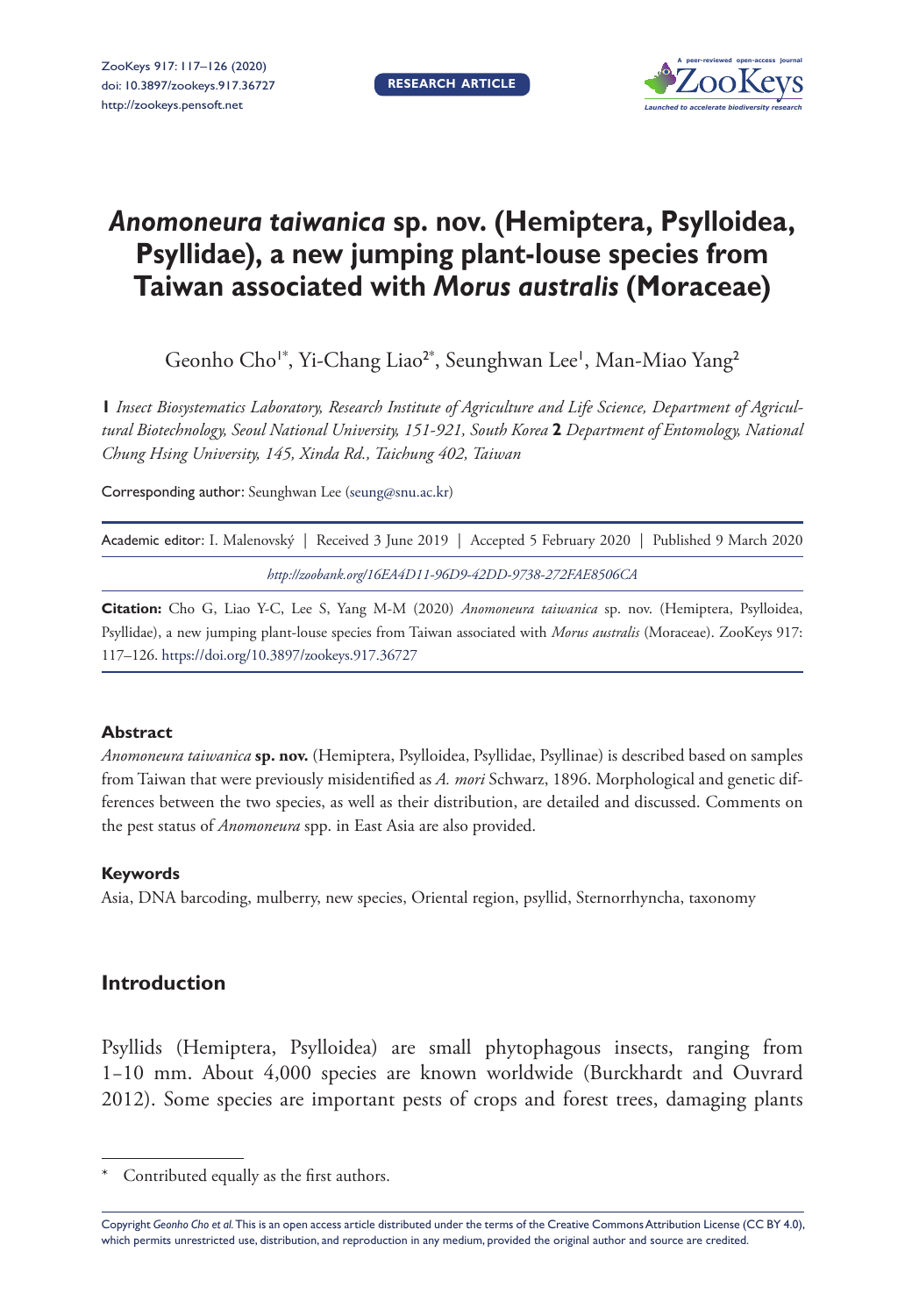by direct feeding and vectoring plant diseases. Psyllids are generally host specific and related psyllid species often develop on related host taxa (Ouvrard et al. 2015).

Knowledge of the psyllid fauna of Taiwan was first developed by foreign researchers during the first half of the 20<sup>th</sup> century (Kuwayama 1908, 1910, 1931; Enderlein 1914). More comprehensive taxonomic work was later carried out by C.T. Yang and others (Yang 1984; Fang and Yang 1986; Yang et al. 1986; Lauterer et al. 1988; Fang 1990; Yang et al. 2004, 2009, 2013; Liao et al. 2016; Liao and Yang 2018). In total, nearly 150 species from 46 genera with representatives of all eight currently recognized families of Psylloidea have been recorded in Taiwan.

Until now, *Anomoneura* Schwarz, 1896 was considered a monotypic genus of jumping plant-lice (Hemiptera, Sternorrhyncha, Psylloidea, Psyllidae, Psyllinae) and was only known from East Asia (Uhler 1896; Kwon 1983; Labina 2006; Li 2011; Liao and Yang 2018; Ouvrard 2019). The single species of the genus, *Anomoneura mori* Schwarz, 1896, is a serious pest of mulberry (*Morus* spp.; Moraceae) (Kuwayama 1971). The species causes damage to mulberry plants by excessive removal of phloem sap and soiling fruit by secreting a large amount of honeydew and thread-like wax masses. Very recently *A. mori* was reported from Taiwan (Liao and Yang 2018). We have recently come to the conclusion that the material from *Morus australis* from Taiwan was misidentified by Liao and Yang (2018) and is actually an undescribed *Anomoneura* species that is morphologically similar to *A. mori*. We formally describe the new species here.

## **Material and methods**

Material for this study was examined from the following institutions: Korea National Arboretum, Pocheon, Korea (**KNA**); National Chung Hsing University, Taichung, Taiwan (**NCHU**); Naturhistorisches Museum, Basel, Switzerland (**NHMB**); National Institute of Biological Resources, Incheon, Korea (**NIBR**); National Museum of Natural Science, Taichung, Taiwan (**NMNS**); National Pingtung University of Science and Technology, Pingtung, Taiwan (**NPUST**); National Taiwan University, Taipei, Taiwan (**NTU**); Seoul National University, Seoul, Korea (**SNU**); Taiwan Agriculture Research Institute, Taichung, Taiwan (**TARI**); and Zoological Institute, Russian Academy of Sciences, St Petersburg, Russia (**ZIN**).

Morphological terminology follows mostly Ossiannilsson (1992), Hollis (2004), and Yang et al. (2009). For molecular diagnosis, the COI-tRNAleu-COII fragment of mitochondrial DNA was used, as it is usually effective for comparison of closely related psyllid species (Cho et al. 2020). Protocols for DNA extraction, amplification, sequencing, sequence alignment, and phylogenetic analysis were followed from Cho et al. (2020). In addition to the material of *Anomoneura*, two *Acizzia* species (Psyllidae, Acizziinae) were included in the phylogenetic analysis as outgroups (Table 1). K2P distance and *p*-distance were computed using MEGA 6 (Tamura et al. 2013). Nomenclature for genetic sequences in Table 1 follows Chakrabarty et al. (2013).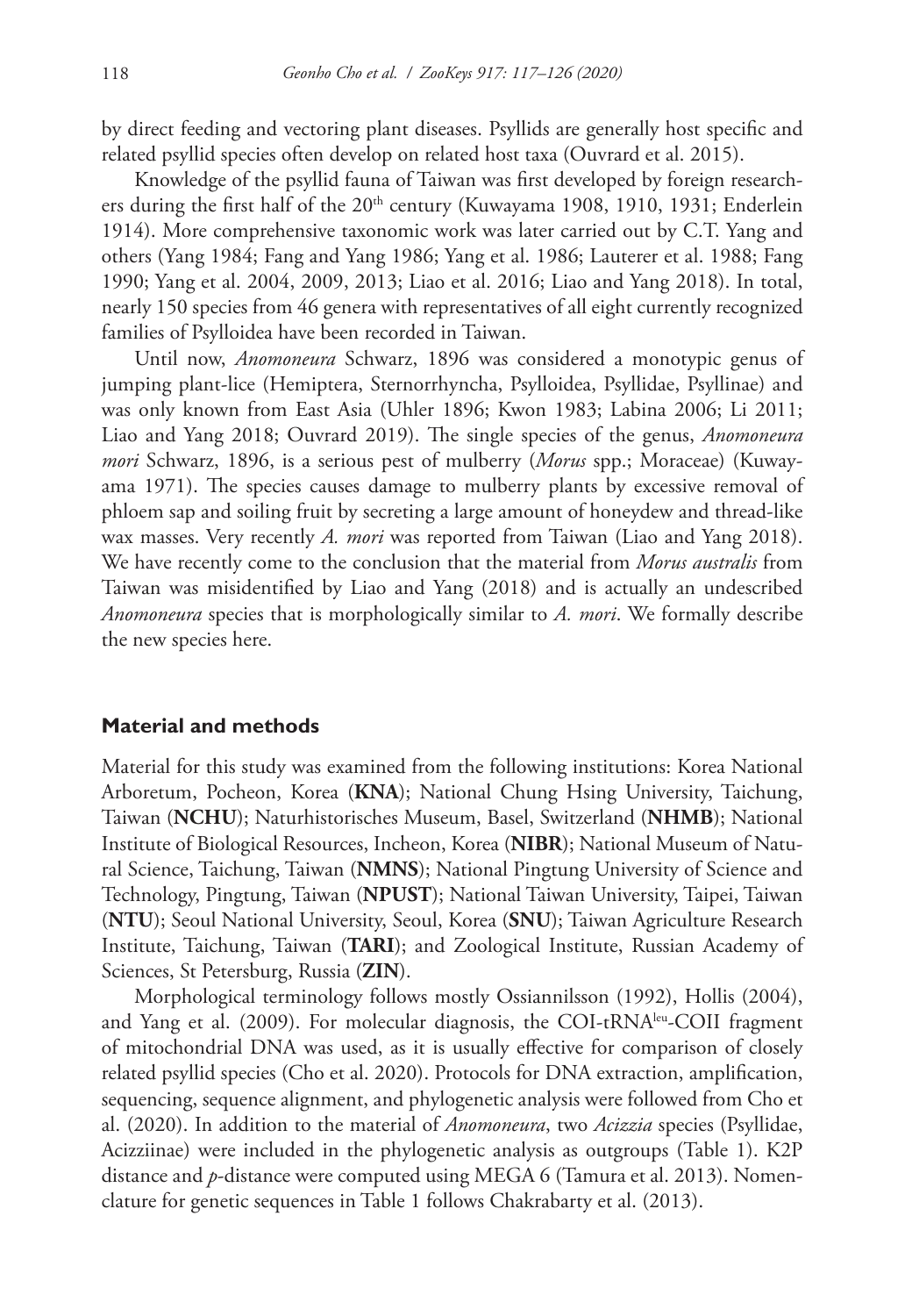| <b>Species</b>       | Specimen Catalog # | Country     | GenBank# | GenSeq     |
|----------------------|--------------------|-------------|----------|------------|
| Anomoneura mori      | <b>SNU 4-1</b>     | South Korea | MN879300 | $genseq-4$ |
|                      | <b>SNU 4-2</b>     | South Korea | MN879301 | genseq-4   |
|                      | SNU 161-1          | Japan       | MN879307 | $genseq-4$ |
|                      | SNU 161-2          | Japan       | MN879308 | $genseq-4$ |
|                      | SNU 161-3          | Japan       | MN879306 | $genseq-4$ |
|                      | SNU 161-4          | Japan       | MN879309 | $genseq-4$ |
|                      | SNU 161-6          | Japan       | MN879310 | $genseq-4$ |
| Anomoneura taiwanica | <b>SNU 159-1</b>   | Taiwan      | MN879302 | $genseq-4$ |
|                      | SNU 159-2          | Taiwan      | MN879305 | $genseq-4$ |
|                      | SNU 159-3          | Taiwan      | MN879303 | $genseq-4$ |
|                      | SNU 159-4          | Taiwan      | MN879304 | genseq-4   |
| Acizzia jamatonica   | <b>SNU 1-2</b>     | South Korea | MK039677 | $genseq-4$ |
| Acizzia sasakii      | <b>SNU 2-2</b>     | South Korea | MK039678 | $genseq-4$ |

Table 1. *Anomoneura* and *Acizzia* sequences of COI-tRNA<sup>leu</sup>-COII used in this study.

# **Taxonomy**

# **Key to adults of** *Anomoneura* **species**

- 1 Forewing with obliquely truncate apex, membrane with scattered dark dots (Fig. 1). Paramere, in profile, slightly broader, clavate with apical tooth directed upwards and slightly forwards (Figs 3, 5). Apical dilation of distal segment of aedeagus, in profile, narrowly oblong (Fig. 7). Female proctiger with dorsal margin, in profile, slightly sinuate posterior to circumanal ring; circumanal ring as long as one third of proctiger length (Fig. 9)........................................ *A. mori* **Schwarz**
- Forewing with nearly rounded apex, membrane with blurred dark patches (Fig. 2). Paramere, in profile, slightly narrower, lanceolate with apical tooth curved towards the rear (Figs 4, 6). Apical dilation of distal segment of aedeagus, in profile, broader, irregularly spherical (Fig. 8). Female proctiger with dorsal margin, in profile, nearly straight posterior to circumanal ring; circumanal ring slightly shorter than half of proctiger length (Fig. 10) ...................*A. taiwanica* **sp. nov.**

#### *Anomoneura taiwanica* **Cho & Liao, sp. nov.**

<http://zoobank.org/D1DBFB0B-BDC7-4FB4-8990-980F7055893D> Figs 2, 4, 6, 8, 10

*Anomoneura mori* sensu Liao and Yang 2018: 604: figs 2–5; nec Schwarz in Uhler 1896: 296.

**Type locality.** Taiwan, Miaoli County, Nanzhuang, Daping, 24°32'07"N, 120°58'11"E, 525 m alt.

**Type material.** *Holotype***:** TAIWAN •  $\Diamond$ ; Miaoli Co., Nanzhuang, Daping; 24°32'07"N, 120°58'11"E; 525 m a.s.l.; 29 Apr. 2011; Y.C. Liao leg.; *Morus australis*; NCHU, dry mounted. *Paratypes***:** Taiwan: • 108 ♂, 103 ♀, 6 immatures; same data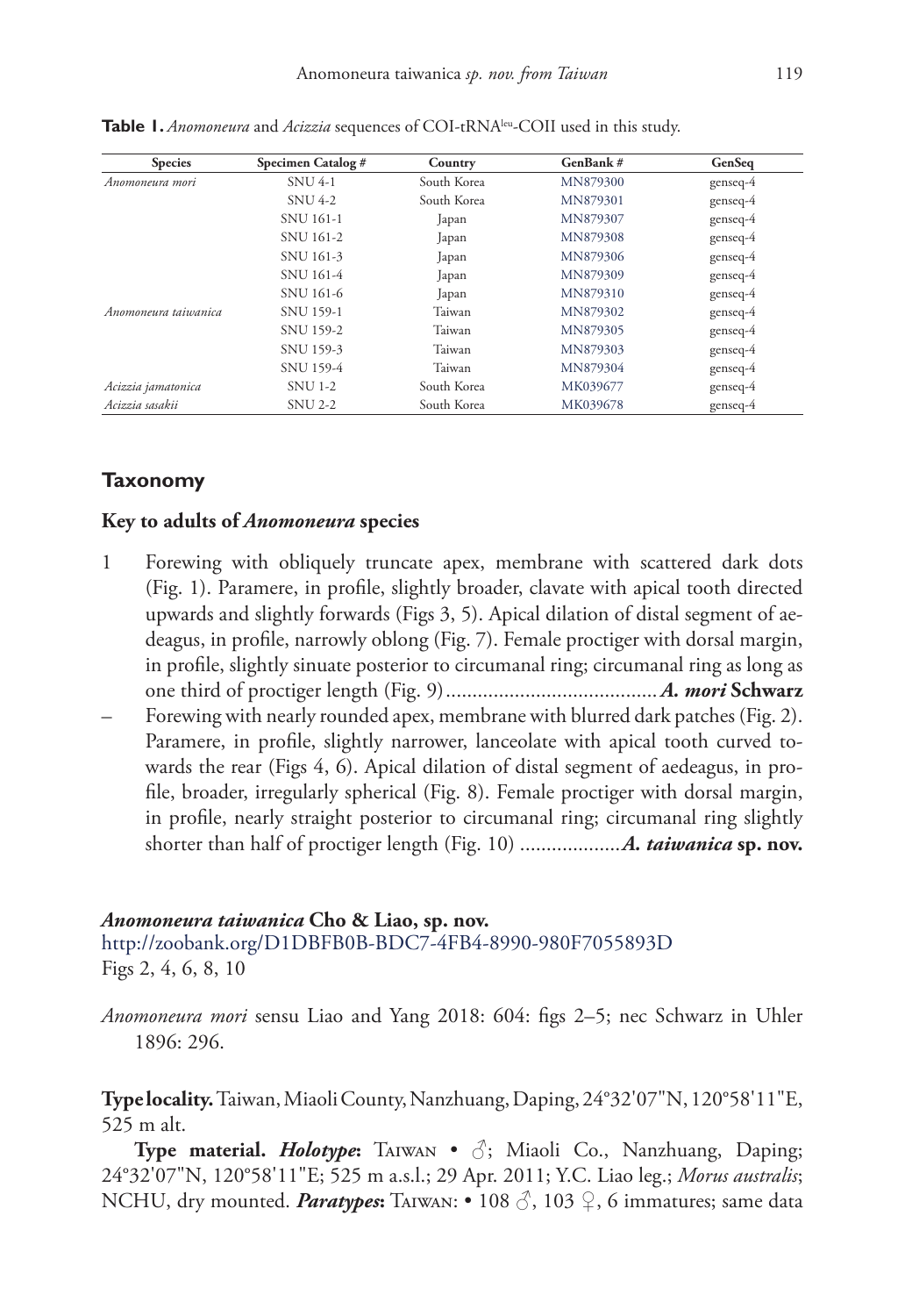

**Figures 1−10.** Diagnostic characters of *Anomoneura* spp. **1, 3, 5, 7, 9** *A. mori* Schwarz (specimens from Korea) **2, 4, 6, 8, 10** *A. taiwanica* **sp. nov.** (specimens from Taiwan): **1, 2** forewing **3, 4** paramere, inner surface **5, 6** paramere, outer surface **7, 8** distal segment of aedeagus **9, 10** female terminalia. Scale bars: 0.1 mm.

as for holotype; NCHU, NMNS, NHMB, dry and slide mounted • 7  $\Im$ , 12  $\Im$ ; Miaoli Co., Dongho; 24°32'12"N, 121°01'30"E; 1040 m a.s.l.; 19 Apr. 2012; Y.C. Liao leg.; *M. australis*; NCHU, dry mounted • 1 ♀; Nantou Co., Huisun forest station; 24°05'23"N, 121°01'50"E; 694 m a.s.l.; 20 Apr. 2011; Y.C. Liao leg.; *M. australis*; NCHU, dry mounted • 10  $\circled{3}$ , 3  $\circled{2}$ , 14 immatures; same locality as for preceding; 28 Mar. 2011; T.J. Hsieh leg.; *M. australis*; NCHU, dry and slide mounted.

**Other material examined** (not included in the type series). TAIWAN: • 39  $\circled{3}$ , 17  $\varphi$ ; same data as holotype; NCHU, SNU, in 70% and 99% ethanol • 12  $\varphi$ , 11  $\varphi$ , 15 immatures; Taoyuan City, Fuxing, Xiaowulai; 24°47'37"N, 121°23'07"E; 563 m a.s.l.; 23 Apr. 2018; Y.C. Liao leg.; *M. australis*; NCHU, SNU, in 70% and 99% ethanol •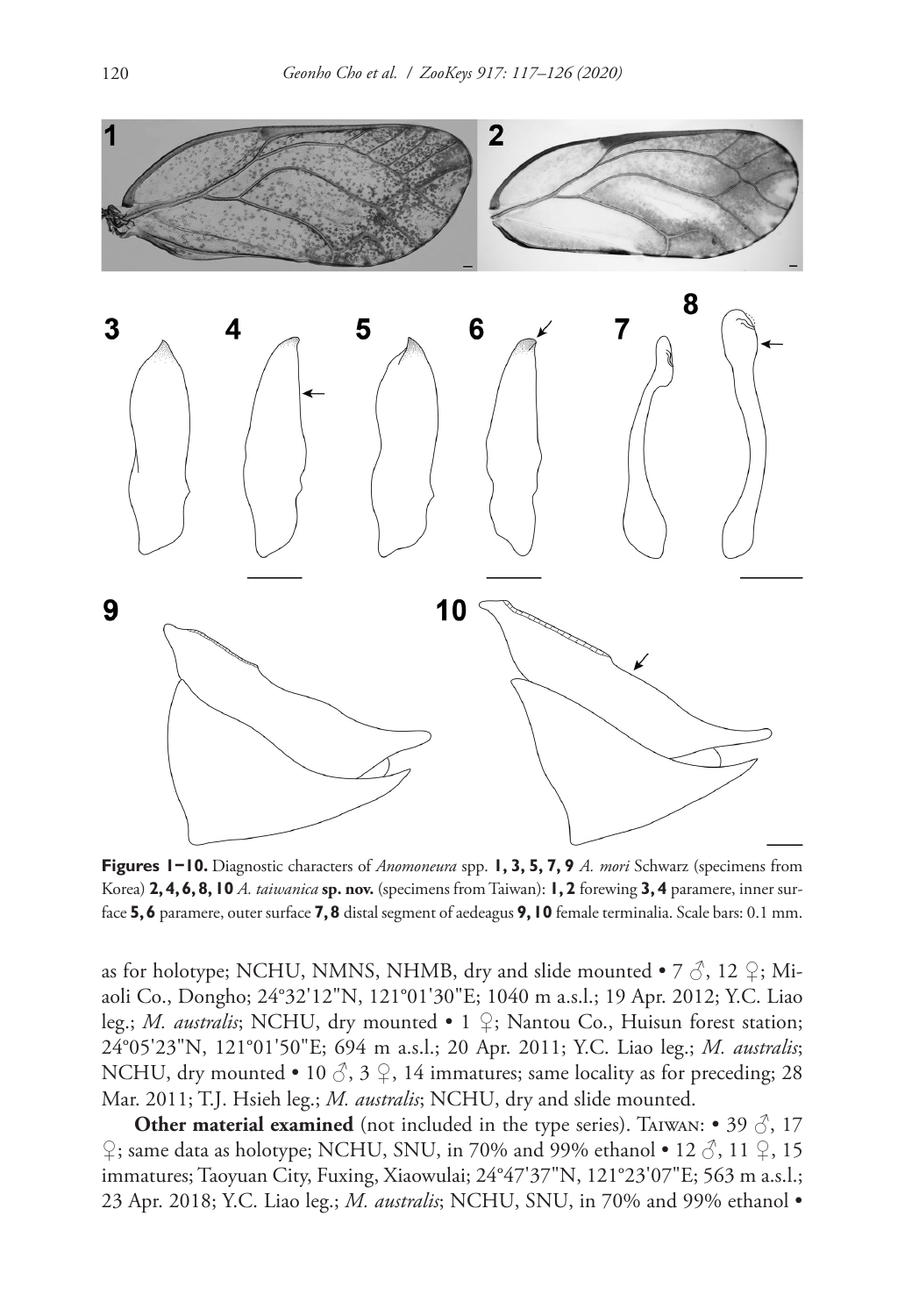$16 \text{ } \textcircled{}$ , 17  $\textcircled{}$ , 59 immatures; Taoyuan City, Fuxing, Shihmen reservoir; 24°49'19"N, 121°14'23"E; 228 m a.s.l.; 21 Apr. 2018; Y.C. Liao leg.; *M. australis*; NCHU, in 70% ethanol • 1 ♀; Hsinchu Co., Chienhsi; 5 Nov. 1981, K.S. Lin leg.; TARI, dry mounted • 1  $\Diamond$ ; Hsinchu Co., Chutung; 5 Apr. 1981; T.C. Hsu leg.; NTU, dry mounted • 1 ♂; Taichung City, Dongshi; 1 Feb. 2002; W.H. Chen leg.; NPUST, dry mounted • 19  $\beta$ , 22  $\circ$ ; Nantou Co., Wushe; 15 Apr. 1987; L.J. Tang leg.; TARI, dry mounted • 1  $\langle \hat{\zeta}, 1 \rangle$ ; Nantou Co., Tungpu; 28 Apr.–2 May 1981; T. Lin and C.J. Lee leg.; TARI, dry mounted.

**Diagnosis.** Forewing oblong-oval with unevenly rounded apex, membrane with dark patches fused and blurred in apical two thirds (Fig. 2). Paramere, in profile, lanceolate, tapering to apex, with a subacute apical tooth weakly curved towards the rear (Figs 4, 6). Distal segment of aedeagus sinuous, nearly the same thickness in basal three quarters, apical dilation, in profile, forming irregular sphere (Fig. 8). Female proctiger with dorsal margin, in profile, nearly straight posterior to circumanal ring, which is slightly shorter than half of proctiger length (Fig. 10).

**Description.** A complete description including measurements and illustrations of both sexes and the fifth instar immature were given by Liao and Yang (2018).

**Etymology.** The new species name is derived from the country where the type material was collected, Taiwan, and the Latin suffix *-icus*, *-a*, *-um* (belonging to). Adjective.

**Distribution.** Taiwan (Liao and Yang 2018).

**Host plant.** *Morus australis* Poir. (Moraceae), confirmed by the presence of immatures (Liao and Yang 2018).

## *Anomoneura mori* **Schwarz, 1896**

Figs 1, 3, 5, 7, 9

*Anomoneura mori* Schwarz in Uhler, 1896: 296; Kwon 1983: 28; Li 2011: 586. *Anomoneura koreana* Klimaszewski, 1963: 92; synonymised by Kwon 1983: 28.

**Material examined.** China: • 1 ♂; Sichuan, Wliang-Zhengzhou; 18 Sep. 1993; Pomanin leg.; ZIN, dry mounted. Russia: • 11 ♂, 10 ♀; Kunashir Island, Tretyakovo; 8 Aug. 1971; Ermolenko leg.; ZIN, dry and slide mounted • 6  $\circ$ , 10  $\circ$ ; same locality as for preceding; 16 Jun. 1973; Kerzhner leg.; ZIN, dry mounted. JAPAN: • 1  $\Im$ , 1  $\Im$ ; Shikoku; 3 Jun. 1953; K. Sasaki leg.; ZIN, dry mounted • 2  $\Diamond$ , 2  $\Diamond$ ; Kyushu, Mt. Homan, Chikuzen; 12 Jun. 1962; *Morus bombycis*; Y. Miyatake leg.; ZIN, dry mounted • 4 ♂, 4 ♀; Honshu, Ibaraki Pref., Tsukuba City; Fujimoto leg.; 30 May 2003; *Morus*  sp.; H. Inoue leg.; SNU, in 95% ethanol  $\bullet$  2  $\circ$ , 2  $\circ$ ; same locality as for preceding; 4 Jun. 2004; *M. alba*; H. Inoue leg.; SNU, dry mounted • 1 ♂, 2 ♀, 3 immatures; Kyushu, Kumamoto Pref., Amakusa-shimoshima Is., Amakusa City, Ushibuka, Mogushi; 32°211'N, 130°005'E; 5 m a.s.l.; 25 May 2015; *Morus* sp.; H. Inoue leg.; SNU, dry mounted and in 95% ethanol • 5  $\circled{S}$ , 5  $\circled{F}$ ; Kyushu, Nagasaki Pref., Tsushima Is., Tsushima City, Izuhara, Kamizaka; 380 m a.s.l.; 6 Jun. 2018; *Morus* sp.; H. Inoue leg.; SNU,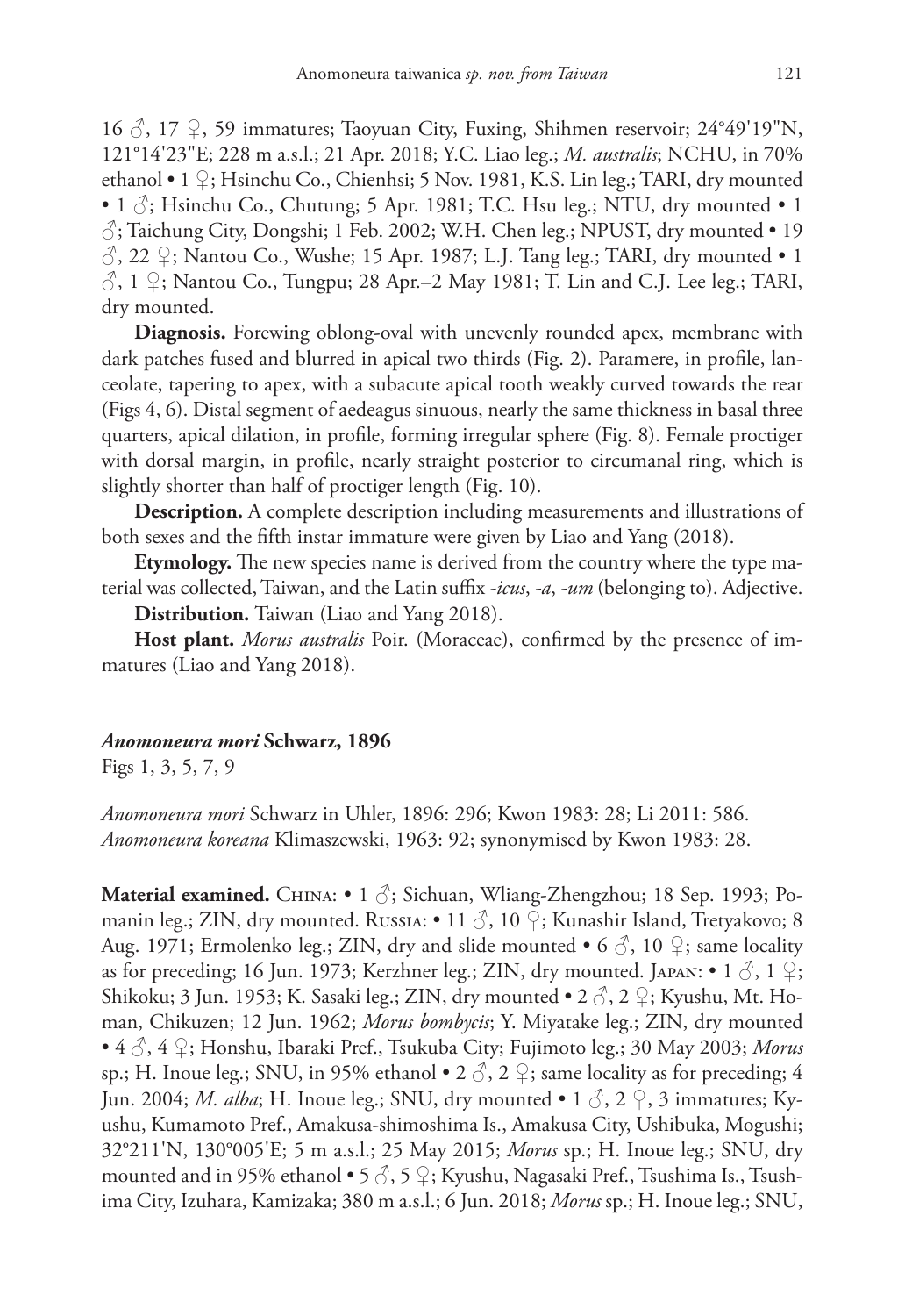dry mounted and in 95% ethanol. South Korea: • 2  $\Im$ ; Jeollabuk-do, Mt. Mayi; 11 May 1980; Y.J. Kwon leg.; NIBR, dry mounted  $\bullet$  2  $\circ$ ; Gangwon-do, Mt. Seolak; 29 May 1980; Y.J. Kwon leg.; NIBR, dry mounted  $\bullet$  1  $\Diamond$ , 1  $\Diamond$ ; Gangwon-do, Mt. Obong; 17 May 1981; Y.J. Kwon leg.; NIBR, dry mounted • 1  $\circ$ , 1  $\circ$ ; Gyeongsangbuk-do, Is. Ulleungdo; 26 May 1981; Y.J. Kwon leg.; NIBR, dry mounted • 1  $\Diamond$ , 3  $\Diamond$ ; same locality as for preceding; 27 May 1981; Y.J. Kwon leg.; NIBR, dry mounted • 3  $\hat{\circ}$ ; same locality as for preceding; 1 Oct. 1981; Y.J. Kwon leg.; NIBR, dry mounted • 1  $\circlearrowleft$ ; same locality as for preceding; 3 Oct. 1981; Y.J. Kwon leg.; NIBR, dry mounted • 2 ♂, 3 ♀; Gyeongsangnam-do, Mt. Geumsan; 29 Mar. 1982; Y.J. Kwon leg.; NIBR, dry mounted • 1 ♀; Gyeonggi-do, Anyang-si; 19 Jun. 1992; S.J. Park leg.; SNU, dry mounted • 1  $\beta$ , 1  $\Omega$ ; Gyeongsangnam-do, Mt. Cheonhwang; 12 Sep. 1999; Y.J. Kwon leg.; NIBR, dry mounted • 1  $\Diamond$ ; Gyeonggi-do, Yangpyeong-gun, Yongmun-myeon, Sinjeom-ri, Mt. Yongmun; 24 Jun. 2009; S.H. Lee leg.; SNU, dry mounted  $\bullet$  4  $\circ$ , 1 ♀; Gyeongsangnam-do, Miryang-si, Danjang-myeon, Mt. Jaeyak; 30 Jun. 2011; S.W. Cheong leg.; NIBR, dry mounted • 1  $\Diamond$ ; Gangwon-do, Inje-gun, Buk-myeon, Yongdae-ri, Yongdae National Recreation Center; 19 Jun. 2013; G. Cho leg.; SNU, slide-mounted •  $4 \textcircled{3}$ , 1  $\textcircled{2}$ ; Jeollanam-do, Gwangyang-si, Ongnyong-myeon, Chusanri, Mt. Baegun; 24 Aug. 2013; G. Cho leg.; SNU, dry and slide-mounted •  $5\sqrt{3}$ , 2  $\sqrt{2}$ , 51 immatures; Gyeonggi-do, Seongnam-si, Bundang-gu, Munjeong-ro 151; 29 May 2014; *M. alba*; G. Cho leg.; KNA, SNU, dry mounted, in 95% ethanol.

#### **Discussion and conclusion**

*Anomoneura mori* was described from Japan by Schwarz in Uhler (1896) and subsequently reported from the Korean Peninsula (Chon 1963; Klimaszewski 1963), the Russian Far East (Gegechkori and Loginova 1990; Labina 2006), China (Li 2011), and most recently from Taiwan (Liao and Yang 2018). The Taiwanese population of *Anomoneura* showed some morphological differences from *A. mori* specimens from other countries, but unfortunately, this was overlooked (Liao and Yang 2018).

*Anomoneura taiwanica* sp. nov. resembles *A. mori* in the structure of the head, the general structure of the forewing, and a similar host association with plants of the genus *Morus*. *Anomoneura taiwanica* sp. nov. differs from *A. mori* in the details of the forewing, paramere, distal segment of aedeagus, and female proctiger (see the key above, Table 2, and Figs 1–10). The shape of the vein  $Cu<sub>1</sub>$  of the forewing is quite variable, curved at 90° to 100° in examined *Anomoneura* material, including Taiwanese populations, which likely reflects an intraspecific variation in both species (Figs 1, 2). No significant morphological differences were found between immatures of these taxa. We analysed DNA sequence fragments of *A. mori* from Japan and Korea and *A. taiwanica* sp. nov. from Taiwan. Sequences from Japan and Korea showed no significant genetic divergence from each other (1.8% *p*-distance and K2P distance). However, the difference of those populations from *A. taiwanica* sp. nov. was significantly higher (9.0% p-distance, 9.7% K2P distance) (Fig. 11). A 3% genetic distance has been con-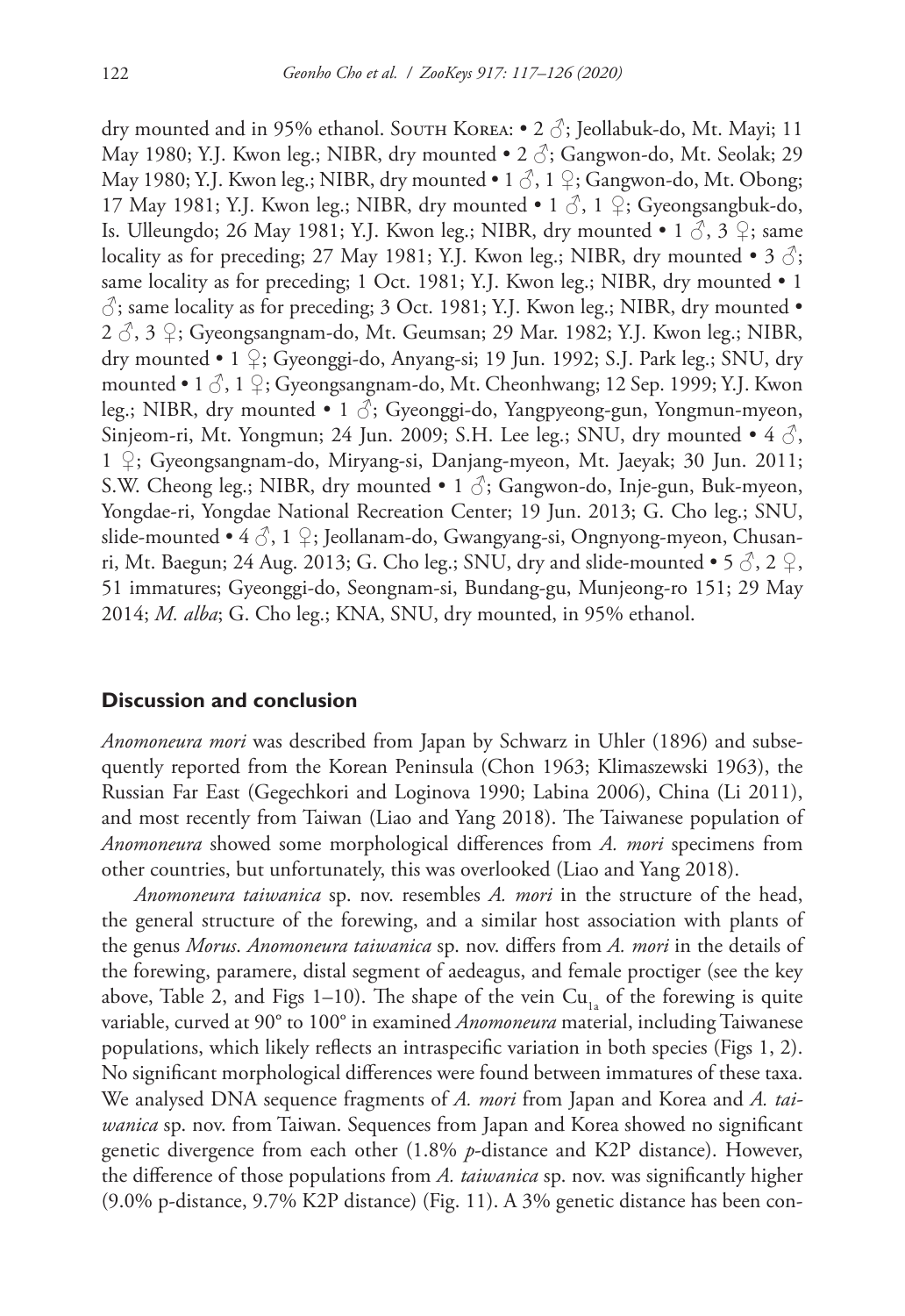**Table 2.** Differences between *Anomoneura mori* and *Anomoneura taiwanica* sp. nov.

| Character                              | A. mori                                 | A. taiwanica sp. nov.                        |
|----------------------------------------|-----------------------------------------|----------------------------------------------|
| Forewing apex                          | obliquely truncate                      | rounded                                      |
| Forewing maculation                    | partly fused in apical part             | fused and blurred                            |
| Paramere                               | clavate                                 | lanceolate                                   |
| Distal segment of aedeagus             | curved posteriad, narrowing toward apex | sinuous, nearly as thick basally as apically |
| Dilation of distal segment of aedeagus | narrowly oblong                         | irregularly spherical                        |
| Dorsal margin of female proctiger      | sinuate                                 | nearly straight                              |
| Distribution                           | China, Japan, Korea, Russia             | Taiwan                                       |
| Host plant                             | Morus alba, M. australis                | M. australis                                 |



 $0.1$ 

**Figure 11.** A neighbor-joining tree based on the Kimura 2-parameter genetic distance between COItRNAleu-COII sequences. Bootstrap support values are shown at the branch points and are based on 1,000 replications.

sidered supportive for diagnosis of taxa at the species level for psyllids in general (Percy 2003; Martoni et al. 2018).

Mulberry (*Morus* spp.) is important to sericulture as it is also the host plant for silkworms. Due to this, damage caused by *Anomoneura* can significantly affect the silkworm industry in both Taiwan and abroad. Populations of *A. mori* can remove large quantities of plant sap, produce masses of wax threads, and secrete a large amount of honeydew. This causes negative effects on plant growth and diminishes mulberry leaves which devalues the silkworms cocoons (Kuwayama 1971; Kim and Park 2016). A recent field survey by Liao and Yang (2018) in Taiwan showed that *A. taiwanica* has the same life history as *A. mori*, which indicates that both species are serious pests of mulberry trees. However, at present, *A. taiwanica* may not cause serious economic loss in Taiwan due to a decline of the silk industry in the late 1990s. Just a few silkworm farmers remain in Taiwan, and these are merely for traditional or educational purposes (Jiang 2007).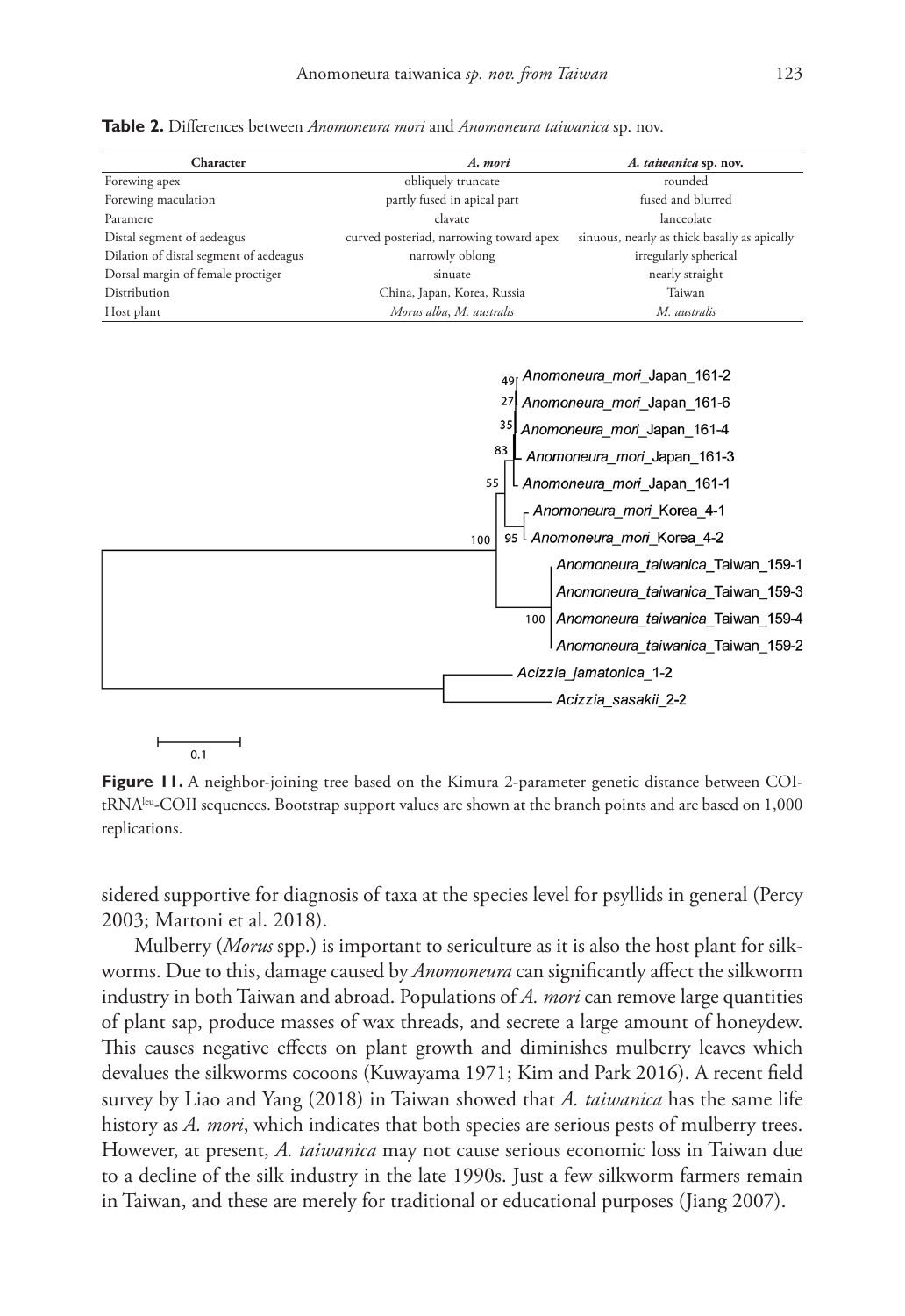Liao and Yang (2018) considered *A. taiwanica* sp. nov. (which they had misidentified as *A. mori* at the time) as an exotic invader in Taiwan because earlier surveys of *Morus* trees did not identify this species as present in the country (Yang 1984; Yang et al. 1986). Furthermore, *A. mori* is widely distributed in the temperate climatic zone of East Asia at higher latitudes than *A. taiwanica*, which is known only from the subtropical climate of northern Taiwan. The recent increase in the import of various plant seedlings from China to Taiwan has often accelerated the establishment of exotic species, such as *Cacopsylla chinensis* (Yang et al. 2004). Given this fact, *A. taiwanica* may have originated in southern China. To confirm this hypothesis, more material of *Anomoneura* from China should be examined to reveal a potentially wider distribution of *A. taiwanica*.

## **Acknowledgements**

We are grateful to Daniel Burckhardt (Naturhistorisches Museum, Basel, Switzerland), Igor Malenovský and Liliya Štarhová Serbina (both Department of Botany and Zoology, Faculty of Science, Masaryk University, Brno, Czech Republic), and David Ouvrard (Anses, Plant Health Laboratory, Montferrier-sur-Lez, France) for helpful comments on earlier versions of this manuscript, and Hiromitsu Inoue (Institute of Fruit Tree and Tea Science, National Agriculture and Food Research Organization, Japan), Eugenia Labina (Zoological Institute, Academy of Sciences, St Petersburg, Russia) for helping us to examine *Anomoneura* material from China, Japan and Russia, and Wesley Hunting (Department of Entomology, National Chung Hsing University, Taichung, Taiwan) for his help in English editing. Thanks are extended to Dávid Rédei (Institute of Entomology, College of Life Sciences, Nankai University, China) for checking Chinese mulberry psyllids. This work was partly supported by a grant from the Korea National Arboretum 'Development of an integrated identification system of Korean insects' (project no. KNA 1-1-20, 16-1).

# **References**

- Burckhardt D, Ouvrard D (2012) A revised classification of the jumping plant-lice (Hemiptera: Psylloidea). Zootaxa 3509: 1−34. <https://doi.org/10.11646/zootaxa.3509.1.1>
- Chakrabarty P, Warren M, Page LM, Baldwin CC (2013) GenSeq: an updated nomenclature and ranking for genetic sequences from type and non-type sources. ZooKeys 346: 29−41. <https://doi.org/10.3897/zookeys.346.5753>
- Cho G, Malenovský I, Burckhardt D, Inoue H, Lee S (2020) DNA barcoding of pear psyllids (Hemiptera: Psylloidea: Psyllidae), a tale of continued misidentifications. Bulletin of Entomological Research.<https://doi.org/10.1017/S0007485320000012>
- Chon DR (1963) Mulberry thrips and mulberry suckers. Jamsabo 10: 73−75.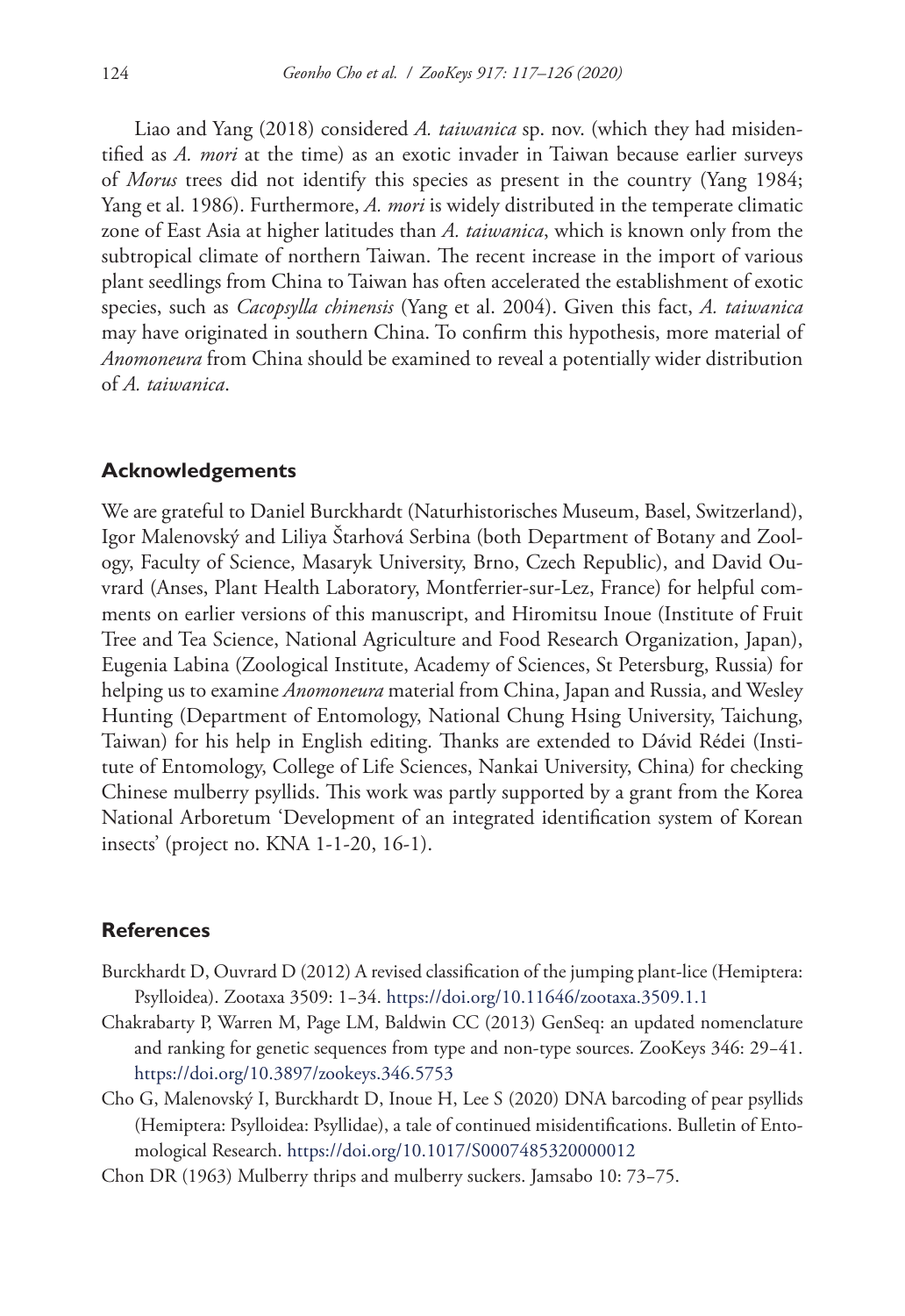- Enderlein G (1914) H. Sauter's Formosa-Ausbeute: Psyllidae (Homopt.). Psyllidologica II. Entomologische Mitteilungen 3: 230−235. <https://doi.org/10.5962/bhl.part.5088>
- Fang SJ (1990) Psylloidea of Taiwan supplement II (Homoptera). Journal of Taiwan Museum 43: 103−117.
- Fang SJ, Yang CT (1986) Psylloidea of Taiwan (Homoptera: Sternorrhyncha) Supplement. Taiwan Museum Special Publication Series 6: 119−176.
- Gegechkori AM, Loginova MM (1990) Psillidy (Homoptera, Psylloidea) SSSR (annotirovannyi spisok). [Psyllids (Homoptera, Psylloidea) of the USSR: an Annotated List.] Metsniereba, Tbilisi, 161 pp. [in Russian]
- Hollis D (2004) Australian Psylloidea. Jumping Plantlice and Lerp Insects. Australian Biological Resources Study, Canberra, 216 pp.
- Jiang MZ (2007) The research of Taiwanese sericulture after World War II (1945−1992). Master thesis, Taipei, Republic of China: National Chengchi University. [in Chinese]
- Kim JE, Park SC (2016) Biology of *Anomoneura mori* Schwarz (Hemiptera: Psyllidae) damaging mulberry. Trends in Agriculture & Life Sciences 52: 9–14. [https://doi.org/10.29335/](https://doi.org/10.29335/tals.2016.52.9) [tals.2016.52.9](https://doi.org/10.29335/tals.2016.52.9)
- Klimaszewski SM (1963) Eine neue Art der Unterfamilie Ciriacreminae aus Korea (Homoptera, Psyllidae). Bulletin de l'Académie Polonaise des Sciences, Classe II 11: 91–94. [https://](https://doi.org/10.3161/00159301FF1964.11.4.041) [doi.org/10.3161/00159301FF1964.11.4.041](https://doi.org/10.3161/00159301FF1964.11.4.041)
- Kuwayama S (1908) Die Psylliden Japans I. Transactions of the Sapporo Natural History Society 2: 149−189.
- Kuwayama S (1910) Die Psylliden Japans, II. Transactions of the Sapporo Natural History Society 3: 53−66.
- Kuwayama S (1931) A revision of the Psyllidae of Taiwan. Insecta Matsumurana 5: 117−133.
- Kuwayama S (1971) Observations on the biology of the mulberry sucker, with special reference to the influence of its parasitism on the growth of silkworm. Japanese Journal of Applied Entomology and Zoology 15: 115−120.<https://doi.org/10.1303/jjaez.15.115>
- Kwon YJ (1983) Psylloidea of Korea (Homoptera: Sternorrhyncha). Insecta Koreana, Series 2. Editorial Committee of Insecta Koreana, Seoul, 181 pp.
- Labina ES (2006) Psyllids of the Kuril Islands (Homoptera: Psylloidea). Zoosystematica Rossica 15: 51−55.
- Lauterer P, Yang CT, Fang SJ (1988) Changes in the nomenclature of five species of psyllids from Taiwan (Homoptera: Psylloidea), with notes on the genus *Bactericera*. Journal of Taiwan Museum 41: 71−74.
- Li F (2011) Psyllidomorpha of China (Insecta: Hemiptera). Science Press, Beijing, 1976 pp.
- Liao YC, Huang SS, Yang MM (2016) Substrate-borne signals, specific recognition, and plant effects on the acoustics of two allied species of *Trioza*, with the description of a new species (Psylloidea: Triozidae). Annals of the Entomological Society of America 109: 906−917. <https://doi.org/10.1093/aesa/saw060>
- Liao YC, Yang MM (2018) First record of the mulberry psyllid *Anomoneura mori* Schwarz (Hemiptera: Psylloidea: Psyllidae) from Taiwan. Journal of Asia-Pacific Entomology 21: 603–608.<https://doi.org/10.1016/j.aspen.2018.03.016>